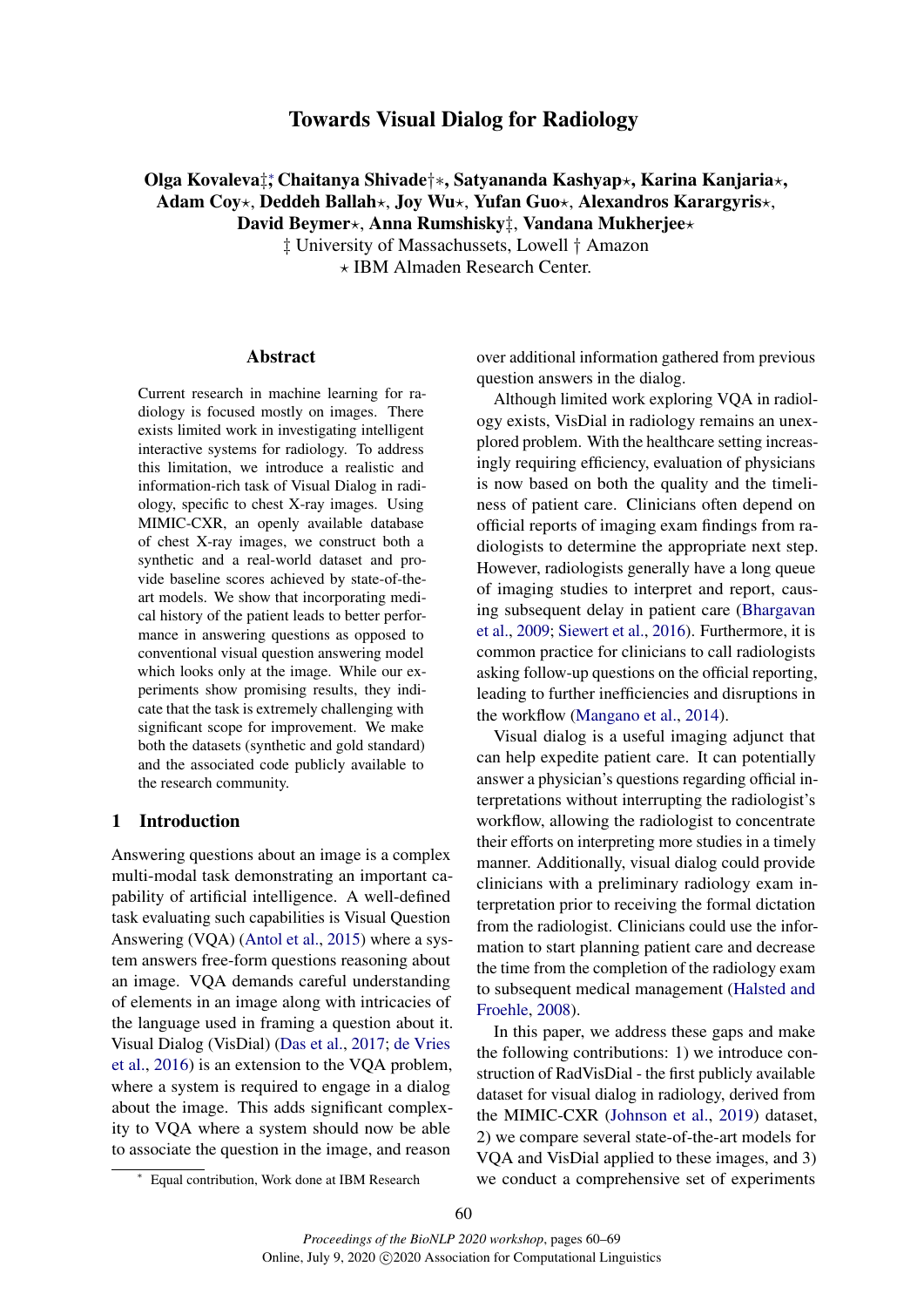highlighting different challenges of the problem and propose solutions to overcome them.

## 2 Related Work

Most of the large publicly available datasets [\(Kag](#page-9-4)[gle,](#page-9-4) [2017;](#page-9-4) [Rajpurkar et al.,](#page-9-5) [2017\)](#page-9-5) for radiology consist of images associated with a limited amount of structured information. For example, [Irvin et al.](#page-9-6) [\(2019\)](#page-9-6); [Johnson et al.](#page-9-3) [\(2019\)](#page-9-3) make images available along with the output of a text extraction module that produces labels for 13 abnormalities in a chest X-ray. Of note recently, the task of generating reports from radiology images has become popular in the research community [\(Jing et al.,](#page-9-7) [2018;](#page-9-7) [Wang](#page-9-8) [et al.,](#page-9-8) [2018\)](#page-9-8). Two recent shared tasks at Image-CLEF explored the VQA problem with radiology images [\(Hasan et al.,](#page-8-4) [2018;](#page-8-4) [Abacha et al.,](#page-8-5) [2019\)](#page-8-5). [Lau et al.](#page-9-9) [\(2018\)](#page-9-9) also released a small dataset VQA-RAD for the specific task.

The first VQA shared task at ImageCLEF [\(Hasan](#page-8-4) [et al.,](#page-8-4) [2018\)](#page-8-4) used images from articles at PubMed Central. While [Abacha et al.](#page-8-5) [\(2019\)](#page-8-5) and [Lau](#page-9-9) [et al.](#page-9-9) [\(2018\)](#page-9-9) use clinical images, the sizes of these datasets are limited. They are a mix of several modalities including 2D modalities such as X-rays, and 3D modalities such as ultrasound, MRI, and CT scans. They also cover several anatomic locations from the brain to the limbs. This makes a multimodal task with such images overly challenging, with shared task participants developing separate models [\(Al-Sadi et al.,](#page-8-6) [2019;](#page-8-6) [Abacha et al.,](#page-8-7) [2018;](#page-8-7) [Kornuta et al.,](#page-9-10) [2019\)](#page-9-10) to first address these subtasks (such as modality detection) before actually solving the problem of VQA.

We address these limitations and build up on MIMIC-CXR [\(Johnson et al.,](#page-9-3) [2019\)](#page-9-3) the largest publicly available dataset of chest X-rays and corresponding reports. We focus on the problem of visual dialog for a single modality and anatomy in the form of 2D chest X-rays. We restrict the number of questions and generate answers for them automatically which allows us to report results on a large set of images.

### 3 Data

## 3.1 MIMIC-CXR

The MIMIC-CXR dataset<sup>[1](#page-1-0)</sup> consists of 371,920 chest X-ray images in the Digital Imaging and Communications (DICOM) format along with

206,576 reports. Each report is well structured and typically consists of sections such as Medical Condition, Comparison, Findings, and Impression. Each report can map to one or more images and each patient can have one or more reports. The images consist of both frontal and lateral views. The frontal views are either anterior-posterior (AP) or posterior-anterior (PA). The initial release of data also consists of annotations for 14 labels (13 abnormalities and one No Findings label) for each image. These annotations are obtained by running the CheXpert labeler [\(Irvin et al.,](#page-9-6) [2019\)](#page-9-6); a rule-based NLP pipeline against the associated report. The labeler output assigns one of four possibilities for each of the 13 abnormalities: {*yes, no, maybe, not mentioned in the report*}.

#### <span id="page-1-1"></span>3.2 Visual Dialog dataset construction

Every training record of the original VisDial dataset [\(Das et al.,](#page-8-1) [2017\)](#page-8-1) consists of three elements: an image  $I$ , a caption for the image  $C$ , and a dialog history H consisting of a sequence of ten questionanswer pairs. Given the image  $I$ , the caption  $C$ , a possibly empty dialog history  $H$ , and a followup question  $q$ , the task is to generate an answer  $a$ where  $\{q, a\} \in H$ . Following the original formulation, we synthetically create our dataset using the plain text reports associated with each image (this synthetic dataset will be considered to be silverstandard data for the experiments described in [sec](#page-3-0)[tion 5\)](#page-3-0). The Medical Condition section of the radiology report is a single sentence describing the medical history of the patient. We treat this sentence from the Medical Condition section as the *caption* of the image. We use NegBio [\(Peng](#page-9-11) [et al.,](#page-9-11) [2018\)](#page-9-11) for extracting sections within a report.

We discard all images that do not have a medical condition in their report. Further, each CheXpert label is formulated as a question probing the presence of a disorder, and the output from the labeler is treated as the corresponding answer. Thus, ignoring the No Findings label, there are 52 possible question-answer pairs as a result of 13 questions and 4 possible answers.

We decided to focus on PA images for most of our experiments as this is the most informative view for chest X-rays, according to our team radiologists. The original VisDial dataset [\(Das et al.,](#page-8-1) [2017\)](#page-8-1) consists of ten questions per dialog and one dialog per image. Since we only have a set of 13

<span id="page-1-0"></span><sup>1</sup>[https://physionet.org/content/](https://physionet.org/content/mimic-cxr/1.0.0/) [mimic-cxr/1.0.0/](https://physionet.org/content/mimic-cxr/1.0.0/)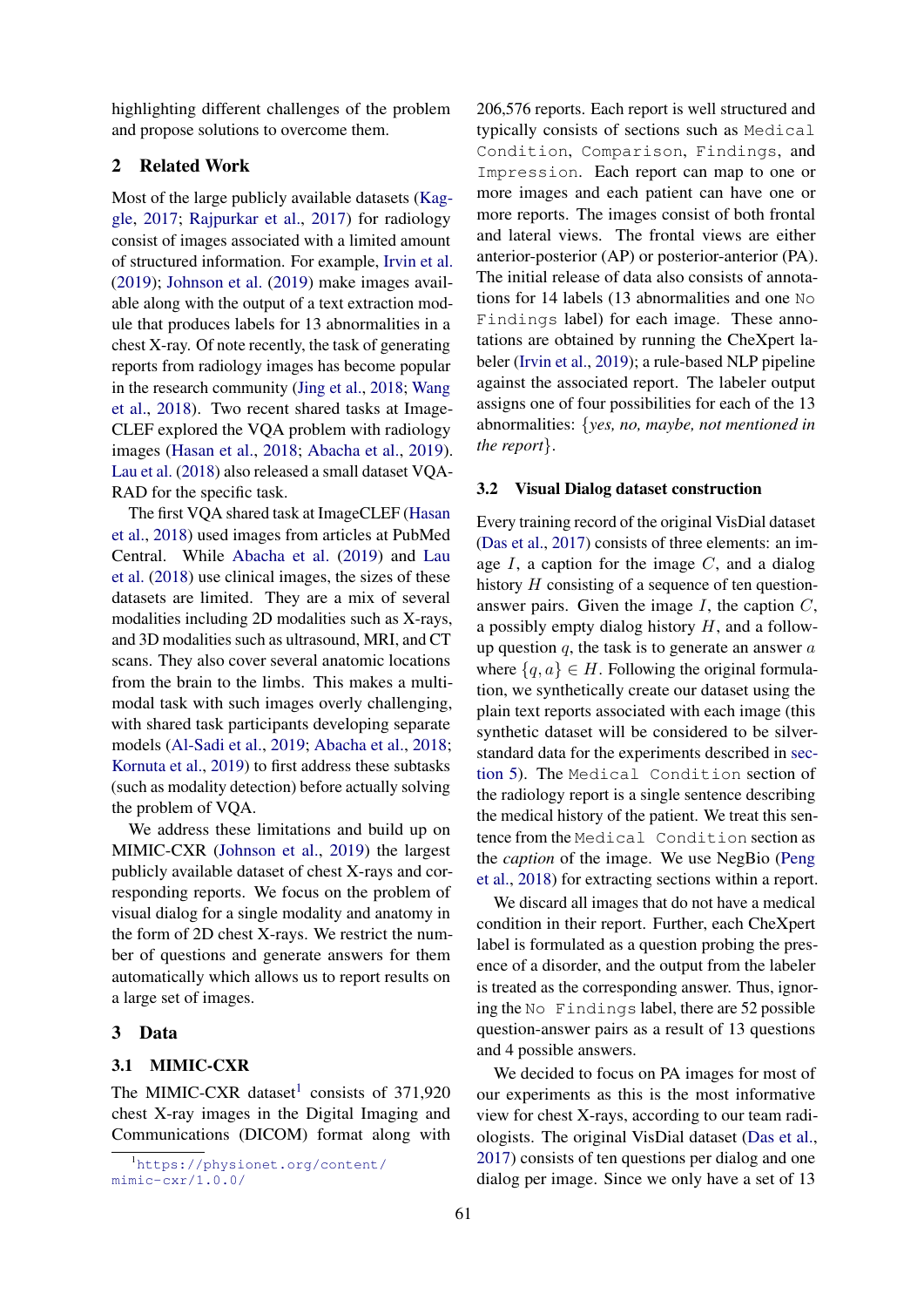<span id="page-2-1"></span>

Figure 1: Comparison of VisDial 1.0 (left) with our synthetically constructed dataset (right).

possible questions, we limit the length of the dialog to 5 randomly sampled questions. The resulting dataset has 91060 images in the PA view (with train/validation/test splits containing 77205, 7340 and 6515 images, respectively). This synthetic data will be made available through the MIMIC Derived Data Repository.<sup>[2](#page-2-0)</sup> Thus any individual with access to MIMIC-CXR will have access to our data. [Fig](#page-2-1)[ure 1](#page-2-1) shows an example from our dataset and how it compares with one from VisDial 1.0.

### 3.3 Evaluation

The questions in our dataset are limited to probing the presence of an abnormality in a chest X-ray. Similarly, the answers are limited to one of the four choices. Owing to the restricted nature of the problem, we deviate from the evaluation protocol outlined in [\(Das et al.,](#page-8-1) [2017\)](#page-8-1) and instead calculate the F1-score for each of the four answers. We also report a macro-averaged F1 score across the four answers to make model comparisons easier.

### 4 Models

For our experiments, we selected a set of models designed for image-based question answering tasks. Namely, we experimented with three architectures: Stacked Attention Network (SAN) [\(Yang et al.,](#page-9-12) [2016\)](#page-9-12), Late Fusion Network (LF) [\(Das et al.,](#page-8-1) [2017\)](#page-8-1), and Recursive Visual Attention Network (RVA) [\(Niu et al.,](#page-9-13) [2019\)](#page-9-13). Following the original VisDial study [\(Das et al.,](#page-8-1) [2017\)](#page-8-1), we use an encoder-decoder structure with a discriminative decoder for each of the models. Below we give an overview of all the three algorithms. will be made available through the MIMIC Derived<br>
Data Repository.<sup>3</sup> Thus any individual with access<br>
Data Repository.<sup>3</sup> Thus any individual with access<br>
to MIMIC CXK will have access to our data. Fig.<br>
ure 1. shows an

## <span id="page-2-3"></span>4.1 Stacked Attention Network

The original configuration of SAN was introduced for the general-domain VQA task. The model performs multi-step reasoning by refining question-

<span id="page-2-2"></span>

Figure 2: The modified architecture of the SAN model (image taken from [\(Yang et al.,](#page-9-12) [2016\)](#page-9-12)). The proposed modification shown in orange incorporates the history of dialog turns in the same way as the question through an LSTM. In our ablation experiments the changed part either reduces to encoding an image caption only or gets cut completely.

guided attention over image features in an iterative manner. The attended image features are then combined with the question features for answer prediction. SAN has been successfully adapted for medical VQA tasks such as VQA-RAD [\(Lau et al.,](#page-9-9) [2018\)](#page-9-9) and VQA-Med task of the ImageCLEF 2018 challenge [\(Ionescu et al.,](#page-9-14) [2018\)](#page-9-14). In our setup, we use a stack of two image attention layers and an LSTM-based question representation.

To take the dialog history into account and therefore adjust the SAN model for the needs of the Visual Dialog task, we modify the first image attention layer of the network by adding a term for LSTM representation of the history. This modification forces the image attention weights to become both question- and history-guided (see [Figure 2\)](#page-2-2).

## 4.2 Late Fusion Network

Proposed by [\(Das et al.,](#page-8-1) [2017\)](#page-8-1) as a baseline model for the Visual Dialog task, Late Fusion Network encodes the question and the dialog history through two separate RNNs, and the image through a CNN. The resulting representations are simply concate-

<span id="page-2-0"></span><sup>2</sup>[https://physionet.org/physiotools/](https://physionet.org/physiotools/mimic-code/HEADER.shtml)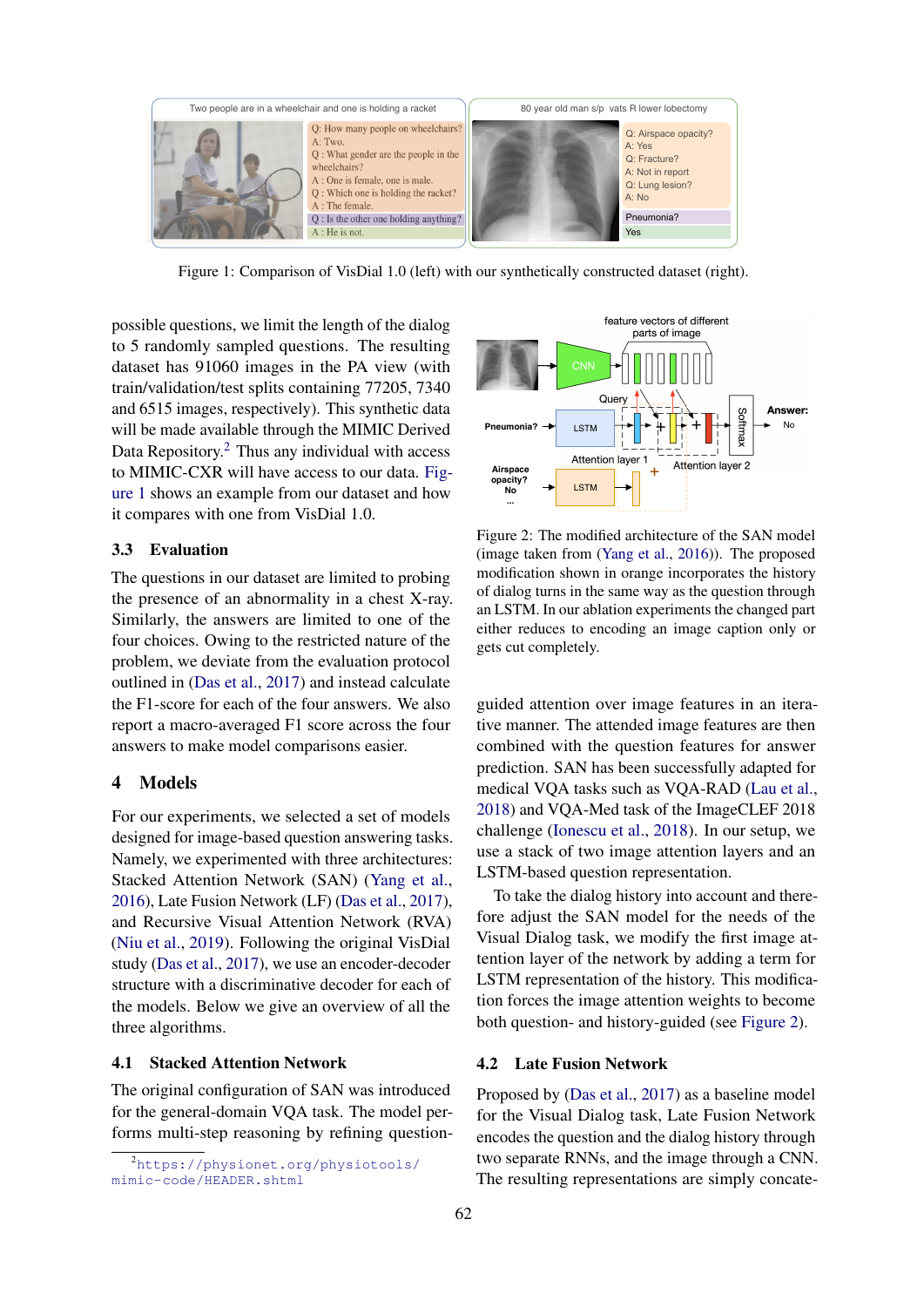nated in a single vector, which is then used by a decoder for predicting the answer. We use this model unchanged, as released in the original Visual Dialog challenge.

#### 4.3 Recursive Visual Attention

This model is the winner of the 2019 Visual Di-alog challenge<sup>[3](#page-3-1)</sup>. It recursively browses the past history of dialog turns until the current question is paired with the turn containing the most relevant information. This strategy is particularly useful for resolving co-references, naturally occurring in general-domain dialog questions. As previously, we do not modify the architecture of the model.

### <span id="page-3-0"></span>5 Experiments

This section presents our down-sampling strategy, gives details about conducted ablation studies, and describes experiments with various representations of images and texts.

#### 5.1 Downsampling

A closer analysis of our data showed that the majority of the reports processed by the CheXpert labeler resulted in no mention of most of the 13 pathologies. This presented a heavily skewed dataset that would lead to a biased model instead of true visual understanding. This issue is not unique to radiology; it is observed even in the current benchmarks for VQA, and attempts have been made to mitigate the resulting problems [\(Hudson and Manning,](#page-8-8) [2019;](#page-8-8) [Zhang et al.,](#page-9-15) [2016;](#page-9-15) [Agrawal et al.,](#page-8-9) [2018\)](#page-8-9).

In order to dissuade the answer biases, we performed data balancing, specifically by downsampling major labels in our dataset. As mentioned above, the CheXpert labeler outputs four possible answers for 13 labels. To investigate the skew in the data, we plotted a distribution of the 52 questionanswer pairs [\(Figure 3\)](#page-3-2). Further, we downsampled the question-answer pairs to fit a smoother answer distribution with the method presented in GQA based on the Earth Mover's Distance method [\(Hud](#page-8-8)[son and Manning,](#page-8-8) [2019;](#page-8-8) [Rubner et al.,](#page-9-16) [2000\)](#page-9-16). We iterated over the 52 pairs in decreasing frequency order and downsampled the categories belonging to the skewed head of the distribution. The relative label ranks by frequency remained the same for the balanced sets as with the unbalanced sets. For example, the pairs  $\{'Other\,ເ$ *findings'*  $\rightarrow 'Not$ 

<span id="page-3-2"></span>

Figure 3: Downsampling strategies. Every bar along the X axis represents a single question-answer pair, where questions (13 in total) and answers (4 in total) are obtained through CheXpert.

*in report'* } and {*'Fracture'*  $\rightarrow$  *'Not in report'* } remained the first and second largest counts in both the unbalanced and downsampled versions of the datasets. To reduce the disparity between dominant and underrepresented categories, we tuned the parameters outlined in [\(Hudson and Manning,](#page-8-8) [2019\)](#page-8-8). We experimented with two different sets of parameter values and obtained two datasets with more balanced question-answer distributions. We further refer to them as "minor" and "major" downsampling, reflecting the total amount of data reduced (shown in blue and gray in [Figure 3\)](#page-3-2).

## 5.2 Evaluating importance of context

To assess the importance of the dialog context for question answering, we compare the performance of different variations of the Stacked Attention Network, selected as the best-performing model in the previous experiment (see [subsection 6.1\)](#page-5-0). In particular, we examine three scenarios: (a) the model makes a prediction based solely on a given image (essentially solving the VQA task rather than the Visual Dialog task), (b) the model makes its prediction given an image and its caption, and (c) the model makes its prediction given an image, a caption, and a history of question-answer pairs. Similar to the model modifications described in [subsec](#page-2-3)[tion 4.1](#page-2-3) and [Figure 2,](#page-2-2) we achieve the goal through experimenting with the SAN model by changing its first image attention layer to accordingly take in (a) question and image features, (b) question, image, and caption features, and (c) question, image, and full dialog history features.

<span id="page-3-1"></span><sup>3</sup>[https://visualdialog.org/challenge/](https://visualdialog.org/challenge/2019) [2019](https://visualdialog.org/challenge/2019)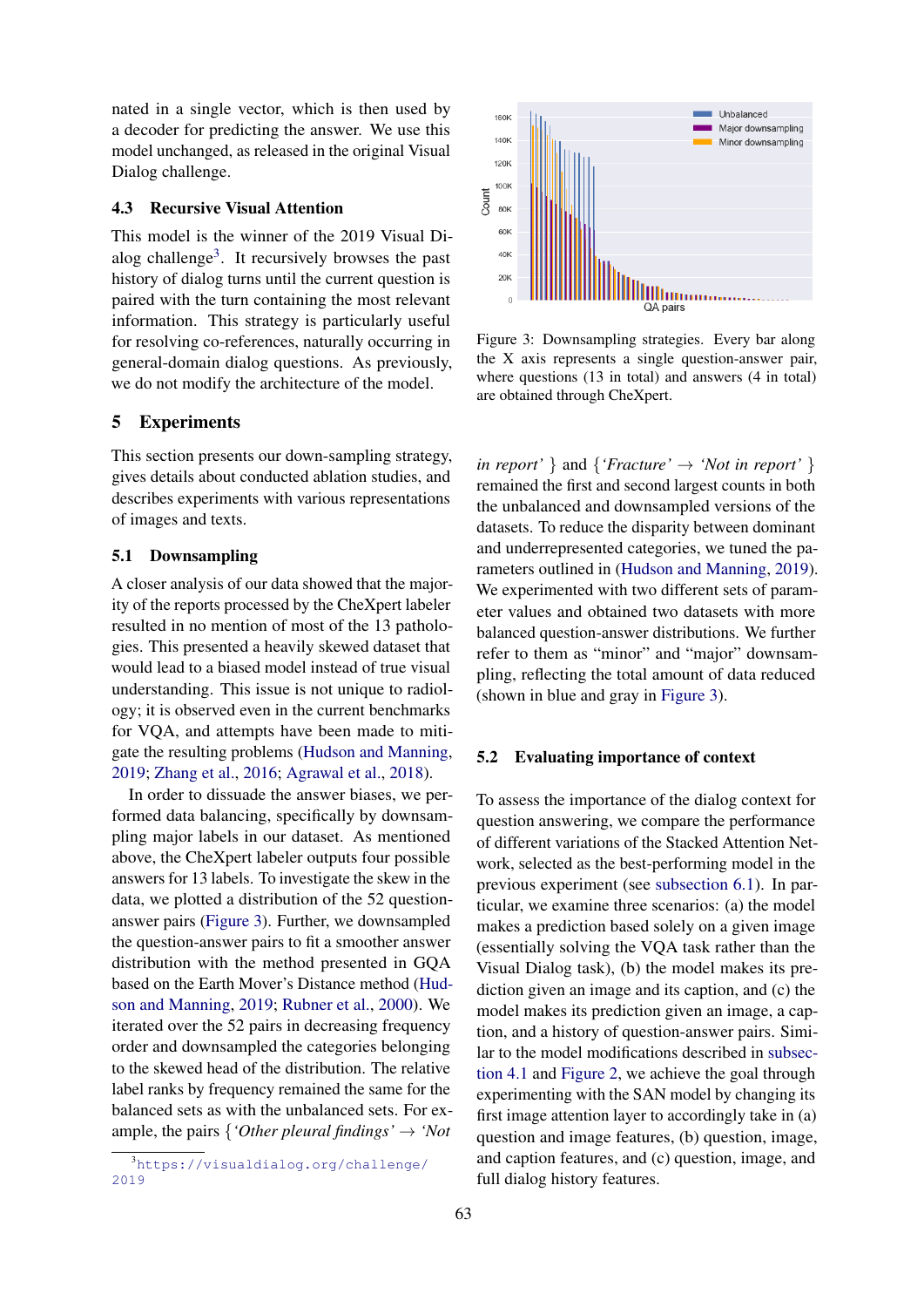### 5.3 Image representations

We test three approaches for pre-trained image representations. The first approach uses a ResNet-101 architecture [\(He et al.,](#page-8-10) [2016\)](#page-8-10) for multiclass classification of input X-ray images into 14 finding labels extracted from the associated reports (as described in section [3.2\)](#page-1-1). Our second method aims to replicate the original CheXpert study [\(Irvin](#page-9-6) [et al.,](#page-9-6) [2019\)](#page-9-6). Here we use a DenseNet-121 image classifier trained for prediction of five pre-selected and clinically important labels, namely, atelectasis, cardiomegaly, consolidation, edema, and pleural effusion. In both ResNet and DenseNet-based approaches we take the features obtained from the last pooling layer.

Finally, we adopted a bottom-up mechanism for image region proposal introduced by [Anderson](#page-8-11) [et al.](#page-8-11) [\(2018\)](#page-8-11). More specifically, we first trained a neural network predicting bounding boxes for the image regions, corresponding to a set of 11 handcrafted clinical annotations adopted from an existing chest X-ray dataset<sup>[4](#page-4-0)</sup>. We then represented every region as a latent feature vector of a trained patch-wise convolution autoencoder, and (3) concatenated all the obtained vectors to represent the entire image.

Based on the results of the experiment [\(subsec](#page-5-1)[tion 6.3\)](#page-5-1), we found that ResNet-101 image vectors yielded the best performance, so we used them in other experiments.

#### 5.4 Effect of incorporating a lateral view

One of the crucial aspects of X-ray radiography exams is to capture the subject from multiple views. Typically, in case of chest X-rays, radiologists order an additional lateral view to confirm and locate findings that are not clearly visible from a frontal (PA or AP) view. We test whether the VisDial models are able to leverage the additional visual information offered by a lateral (LAT) view. We filter the data down to the patients whose chest Xray exams had both a frontal and lateral views and re-sample the resulting data-set into train (52952 PA and 8086 AP images), validation (6614 PA and 964 AP images), and test (6508 PA and 1035 AP images). We train a separate ResNet-101 model for each of the three views on this re-sampled data using the method described in the previous section. The vector representations of a frontal view and the

corresponding lateral view are concatenated as an aggregate image representation.

## 5.5 Text representations

Finally, we investigate the best way for representing the textual data by incorporating different pretrained word vectors. More specifically, we measure the performance of our best-performing SAN model reached with (a) randomly initialized word embeddings trained jointly with the rest of the models, (b) domain-independent GloVe Common Crawl embeddings [\(Pennington et al.,](#page-9-17) [2014\)](#page-9-17), and (c) domain-specific fastText embeddings trained by [\(Romanov and Shivade,](#page-9-18) [2018\)](#page-9-18). The latter are initialized with GloVe embeddings trained on Common Crawl, followed by training on 12M PubMed abstracts, and finally on 2M clinical notes from MIMIC-III database [\(Johnson et al.,](#page-9-19) [2016\)](#page-9-19). In all the experiments, we use 300-dimensional word vectors. We also experimented with transformerbased contextual vectors using BERT [\(Devlin et al.,](#page-8-12) [2019\)](#page-8-12). More specifically, instead of using LSTM representations of the textual data, we extracted the last layer vectors from ClinicalBERT [\(Alsentzer](#page-8-13) [et al.,](#page-8-13) [2019\)](#page-8-13) pre-trained on MIMIC notes, and averaged them over input sequence tokens.

### 5.6 Question order

In a visual dialog setting, a model is conditioned on the image vector, the image caption, and the dialog history to predict the answer to a new question. We hypothesized that a model should be able to answer later questions in a dialog better since it has more information from the previous questions and their answers. As described in Section [3.2,](#page-1-1) we randomly sample 5 questions out of 13 possible choices to construct a dialog. We re-ordered the question-answer pairs in the dialog to reflect the order in which the corresponding abnormality label mentions occurred in the report. However, results for questions ordered based on their occurrence in the narrative did not vary from the setup with a random order of questions.

### 6 Results

We report macro-averaged F1-scores achieved on the same unbalanced validation set for each of the experiments. When experimenting with different configurations of the same model, we also break down the aggregate score to the F1 scores for individual answer options.

<span id="page-4-0"></span><sup>4</sup>[https://www.kaggle.com/c/](https://www.kaggle.com/c/rsna-pneumonia-detection-challenge)

[rsna-pneumonia-detection-challenge](https://www.kaggle.com/c/rsna-pneumonia-detection-challenge)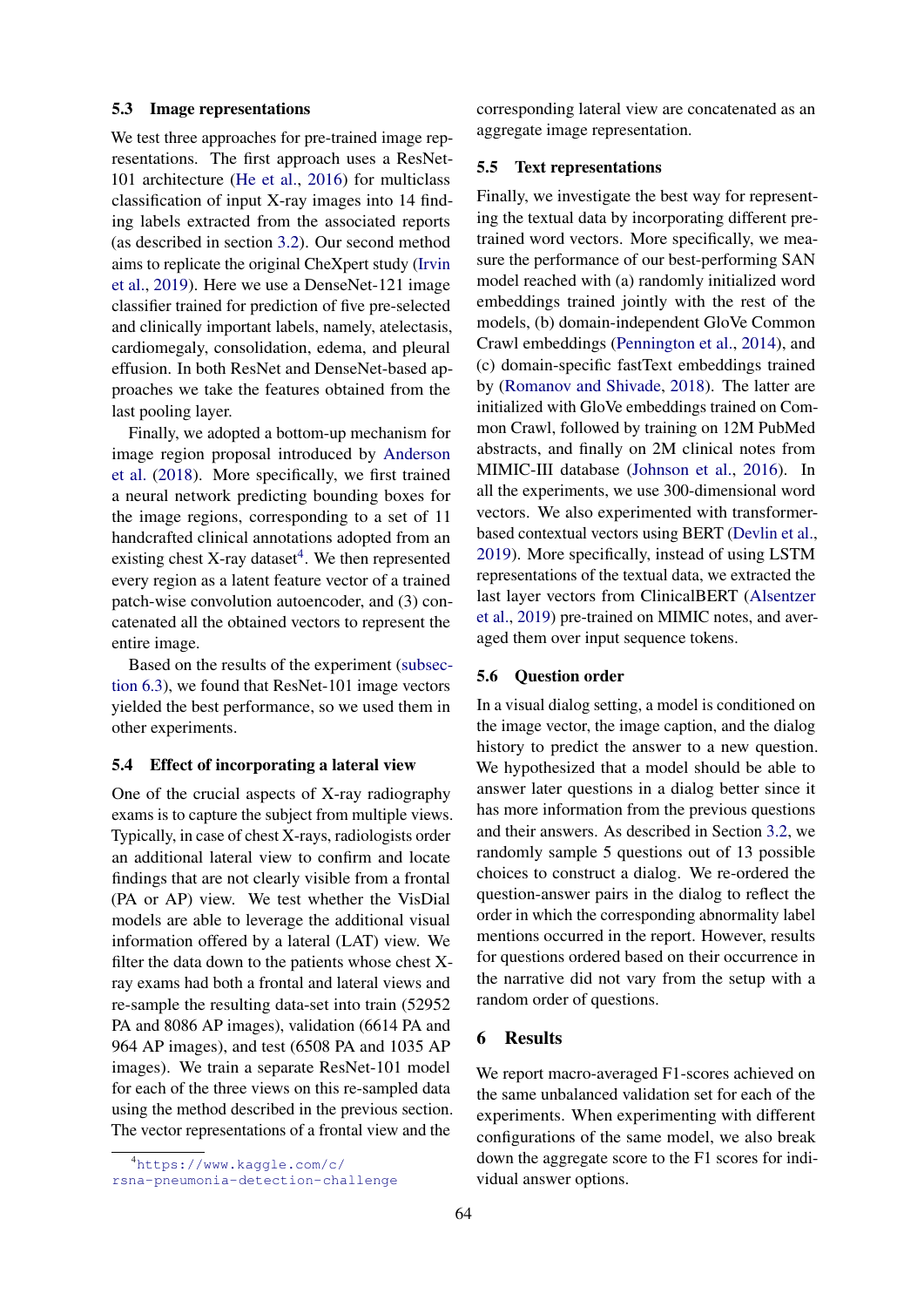<span id="page-5-3"></span>

| Model              | 'Yes' | $^{\circ}$ No' |      | 'Maybe' 'Not in report' Macro F1 |      |
|--------------------|-------|----------------|------|----------------------------------|------|
| SAN (VQA)          | 0.24  | $\theta$       | 0.09 | 0.84                             | 0.29 |
| SAN (caption only) | 0.30  | 0.09           | 0.09 | 0.81                             | 0.33 |
| SAN (full history) | 0.22  | 0.26           | 0.04 | 0.83                             | 0.34 |

Table 1: Ablation experiments. Per-answer F1-scores along with the macro F1-score are shown for tested SAN configurations.

### <span id="page-5-0"></span>6.1 Downsampling

Our results show [\(Table 2\)](#page-5-2) consistent improvement of the scores across all the models as the training data becomes more balanced. All the models yielded comparable scores, with SAN being slightly better than other models (0.34 against 0.33 macro F1-score). Later in our experiments, we used the major down sampled version of the data-set.

<span id="page-5-2"></span>

| <b>Model</b> | <b>Unbalanced</b> | <b>Downsampled</b> |      |  |
|--------------|-------------------|--------------------|------|--|
|              |                   | Major<br>Minor     |      |  |
| <b>SAN</b>   | 0.25              | 0.28               | 0.34 |  |
| LF           | 0.28              | 0.31               | 0.33 |  |
| RvA          | 0.24              | 0.33               | 0.33 |  |

Table 2: Data balancing experiments. Macro F1 scores are reported for every tested model.

### 6.2 Evaluating importance of context

One of the main findings of our study revealed the importance of contextual information for answering questions about a given image. As shown in [Table 1,](#page-5-3) adding the image caption and the history of turns results in incremental increases of macro F1-scores. Notably, the VQA setup in which the model relies on the image only, it fails to detect the *'No'* answer, whereas the history-aware configuration leads to a significant performance gain for this particular label. As expected and due to the skewed nature of the data-set, the highest and the lowest per-label scores were achieved for the most and the least frequent labels (*'Not in report'* and *'Maybe'*), respectively.

### <span id="page-5-1"></span>6.3 Image representation

Out of the tested image representations, ResNetderived vectors perform consistently better than the other approaches (see Table [3\)](#page-5-4). Although in our DenseNet-121 image classification pre-training we were able to replicate the performance of [\(Irvin](#page-9-6) [et al.,](#page-9-6) [2019\)](#page-9-6), the Visual Dialog scores for the corresponding vectors turned out to be lower. We believe

this might be due to the fact that, by design, the network uses a limited set of pre-training classes not sufficient to generalize well to a full set of diseases used in the Visual Dialog task.

<span id="page-5-4"></span>

| Model | DenseNet-121 | <b>Region</b><br><b>Proposal</b> | <b>ResNet</b> |
|-------|--------------|----------------------------------|---------------|
| SAN   | 0.27         | 0.29                             | 0.34          |
| LF    | 0.33         | 0.31                             | 0.33          |
| RvA   | 0.29         | 0.32                             | 0.33          |

Table 3: Comparative performance (macro-F1) of Visual Dialog models on the test set with different image representations.

#### 6.4 Effect of incorporating a lateral view

As expected, for both variations of the frontal view (i.e. AP and PA) appending lateral image vectors enhanced the performance of the tested SAN model (see Table [4\)](#page-6-0). This suggests that lateral and frontal image vectors complement each other, and the models can benefit from using both. However, in our data-set only a subset of reports has both views available, which significantly reduces the amount of training data.

### 6.5 Word embeddings

Another observation from our experiments is that domain-specific pre-trained word embeddings contribute to better scores (see Table [5\)](#page-6-1). This is due to the fact that domain-specific embeddings contain medical knowledge that helps the model make more justified predictions.

When using BERT, we did not notice gains in performance, which most likely means that the lastlayer averaging strategy is not optimal and more sophisticated approaches such as [\(Xiao,](#page-9-20) [2018\)](#page-9-20) are required . Alternatively, the final representation of the CLS can be used to represent input text.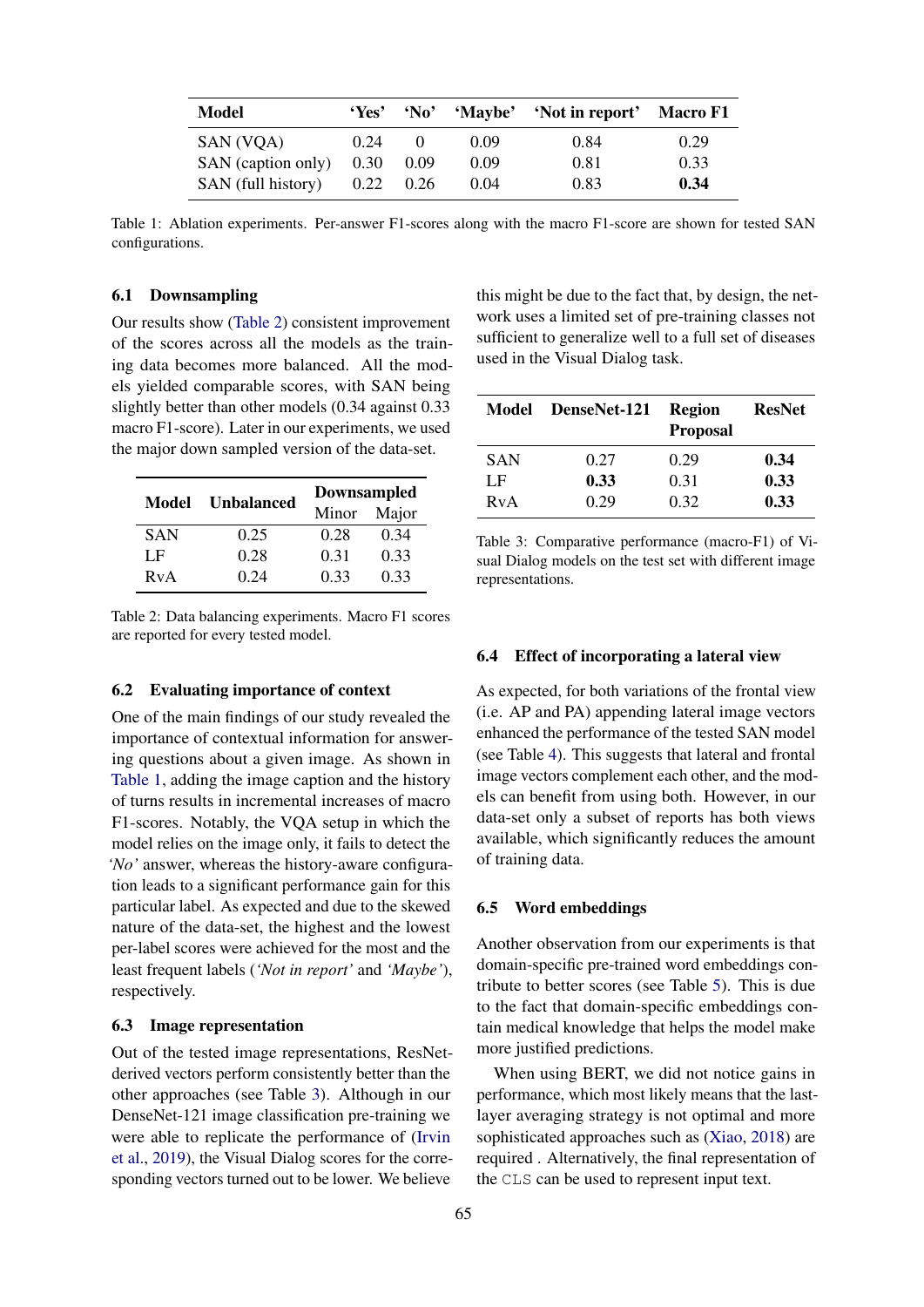<span id="page-6-0"></span>

| <b>View</b>          | 'Yes' | $^{\circ}$ No' | 'Maybe' | 'Not in report' | <b>Macro F1</b> |
|----------------------|-------|----------------|---------|-----------------|-----------------|
| АP                   | 0.40  | 0.21           | 0.12    | 0.79            | 0.381           |
| <b>LAT</b><br>AP+L   | 0.41  | 0.23           | 0.13    | 0.75            | 0.379           |
| $AP + LAT$           | 0.41  | 0.22           | 0.12    | 0.79            | 0.385           |
| РA                   | 0.30  | 0.30           | 0.08    | 0.88            | 0.392           |
| $PA+L$<br><b>LAT</b> | 0.32  | 0.32           | 0.07    | 0.86            | 0.391           |
| $PA + LAT$           | 0.32  | 0.34           | 0.06    | 0.87            | 0.396           |

Table 4: Effect of adding the lateral view to a frontal view (AP and PA).

<span id="page-6-1"></span>

| <b>Embedding</b>            | 'Yes' | $^{\circ}$ No'       | 'Maybe' | 'Not in report' Macro F1 |      |
|-----------------------------|-------|----------------------|---------|--------------------------|------|
| Random                      |       | $0.26$ $0.22$ $0.04$ |         | 0.73                     | 0.31 |
| GloVe (common crawl) $0.27$ |       | $\theta$             | 0.09    | 0.80                     | 0.29 |
| fastText (MedNLI)           | 0.24  | $0.22 \quad 0.07$    |         | 0.84                     | 0.33 |

Table 5: Comparative performance of the SAN model with different word embeddings.

## 7 Comparison with the gold-standard data

To complement our experiments with the silver data and investigate the applicability of the trained models to real-world scenarios, we also collected a set of gold standard data which consisted of two expert radiologists having a dialog about a particular chest X-ray. These X-ray images were randomly sampled PA views from the test our data. In this section, we present the data collection workflow, outline the associated challenges, compare the resulting data-set with the silver-standard, and report the performance of trained models.

## 7.1 Gold Standard Data Collection

We laid the foundations for our data collection in a manner similar to that of the general visual dialog challenge [\(Das et al.,](#page-8-1) [2017\)](#page-8-1). Two radiologists, designated as a "questioner" and an "answerer", conversed with each other following a detailed annotation guideline created to ensure consistency. The "answerer" in each scenario was provided with an image and a caption (medical condition). The "questioner" was provided with only the caption, and tasked with asking follow-up questions about the image, visible only to the "answerer". In order to make the gold data-set comparable to the silver-standard one, we restricted the beginning of each answer to contain a direct response of *'Yes'*, *'No'*, *'Maybe'*, or *'Not mentioned'*. In our annotation guidelines *'Not mentioned'* referred to the lack of evidence of the given medical condition that was asked by the "questioner" radiologist. The

answer was elaborated with additional information if the radiologists found it necessary. The whole data collection procedure resulted in 100 annotated dialogs.

### 7.2 Gold standard results

Following the gold standard data collection, we performed some preliminary analyses with the best silver standard SAN model. Our gold standard data was split into train (70), validation (20), and test (10) sets. We experimented with three setups: (a) evaluating the silver-data trained networks on the gold standard data, (b) training and evaluating the models on the gold data, and (c) fine-tuning the silver-data trained networks on the gold standard data. [Table 6](#page-7-0) shows the results of these experiments. We found the best macro-F1 score of 0.47 was achieved by the silver data-trained SAN network fine-tuned on the gold standard data. We observed that the model could not directly predict any of the classes if directly evaluated on the gold data-set, suggesting that it was trained to fit the data patterns significantly different from those present in the collected data-set. However, pre-training on the silver data serves as a good starting point for further model fine-tuning. The obtained scores in general imply that there are many differences between the gold and silver data, including their vocabularies, answer distributions, and level of question detail.

## 7.3 Comparison of gold and silver data

To provide a meaningful analysis of the sources of difference between the gold and silver datasets,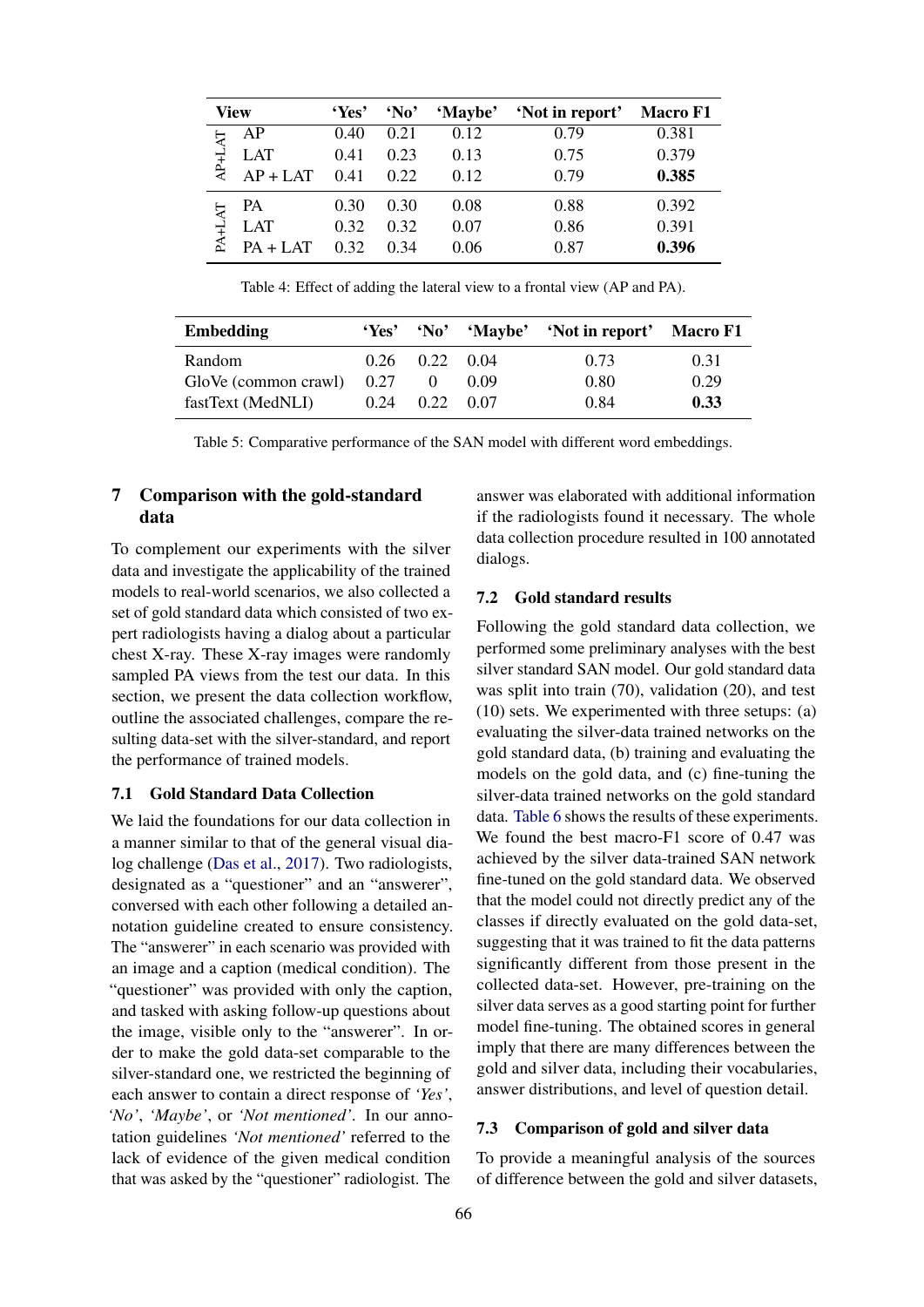<span id="page-7-0"></span>

| Train data  | 'Yes | 'No' | <b>Macro F1</b> |
|-------------|------|------|-----------------|
| Silver      | 0.00 | 0.00 | 0.00            |
| Gold        | 0.27 | 0.77 | 0.35            |
| Silver+gold | 0.60 | 0.82 | 0.47            |

Table 6: Comparative performance of the SAN model trained on different combinations of silver and gold data, and evaluated on the test subset of gold data. Note that the gold annotations did not contain *'Not in report'* and *'Maybe'* options.

we grouped the gold questions semantically by using the CheXpert vocabulary for the 13 labels used for the construction of the silver dataset. The gold questions that are unable to be grouped via CheXpert were mapped manually using expert clinical knowledge. We systematically compared the gold and silver dialogs on the same 100 chest X-rays and noted the following differences.

- Frequency of semantically equivalent questions. Just under half of the gold question types were semantically covered by the questions in the silver dataset.
- Granularity of questions. We observed that the silver dataset tends to ask highly granular questions about specific findings (e.g. "consolidation") as expected. The radiology experts, however, asked a range of low (e.g. "Are there any bone abnormalities?), medium (e.g. "Are the lungs clear?") and high (e.g. "Is there evidence of pneumonia?") granularity questions. The gold dialogs tend to start with broader (low granularity) questions and narrow the differential diagnosis down as the dialogs progress.
- **Question sense.** The radiologists also asked questions in the form of whether some structure is "normal" (e.g. *"Is the soft tissue normal?"*). Whereas, the silver questions only asked whether an abnormality is present. Since chest X-rays are screening exams where a good proportion of the images may be "normal", having more questions asking whether different anatomies are normal would, therefore, yield more *'Yes'* answers.
- Answer distributions The answer distributions of the gold and silver data differ greatly. Specifically, while the gold data was com-

posed heavily of *'Yes'* or *'No'* answers, the silver comprised mostly of *'Not in report'*.

### 8 Discussion

Our main finding is that the introduced task of visual dialog in radiology presents a lot of challenges from the machine learning perspective, including a skewed distribution of classes and a required ability to reason over both visual and textual input data. The best of our baseline models achieved 0.34 macro-averaged F1-score, indicating on a significant scope for potential improvements. Our comparison of gold and silver standard data shows some trends are in line with medical doctors' strategies in medical history taking, starting with broader, general questions and then narrowing the scope of their questions to more specific findings [\(Talbot](#page-9-21) [et al.;](#page-9-21) [Campillos-Llanos et al.,](#page-8-14) [2020\)](#page-8-14).

Despite the difficulty and the practical usefulness of the task, it is important to list the limitations of our study. The questions were limited to presence of 13 abnormalities extracted by CheXpert and the answers were limited to 4 options. The studies used in this work (from MIMIC-CXR) originate from a single tertiary hospital in the United States. Moreover, they correspond to a specific group of patients, namely those admitted to the Emergency Department (ED) from 2012 to 2014. Therefore, the data and hence the model reflect multiple realworld biases. It should also be noted that chest X-rays are mostly used for screening than diagnostic purposes. A radiology image is only one of the many data points (e.g. labs, demographics, medications) used while making a diagnosis. Therefore, although predicting presence of abnormalities (e.g. pneumonia) based on brief knowledge of the patient's medical history and the chest X-ray might be a good exercise and a promising first step in evaluating machine learning models, it is clinically limited.

There are plenty of directions for future work that we intend to pursue. To make the synthetic data more realistic and expressive, both questions and answers should be diversified with the help of clinicians' expertise and external knowledge bases such as UMLS[\(Bodenreider,](#page-8-15) [2004\)](#page-8-15). We plan to enrich the data with more question types, addressing, for example, the location or the size of a given lung abnormality. We plan to collect more real life dialog between radiologists and augment the two datasets to get a richer set of more expressive dia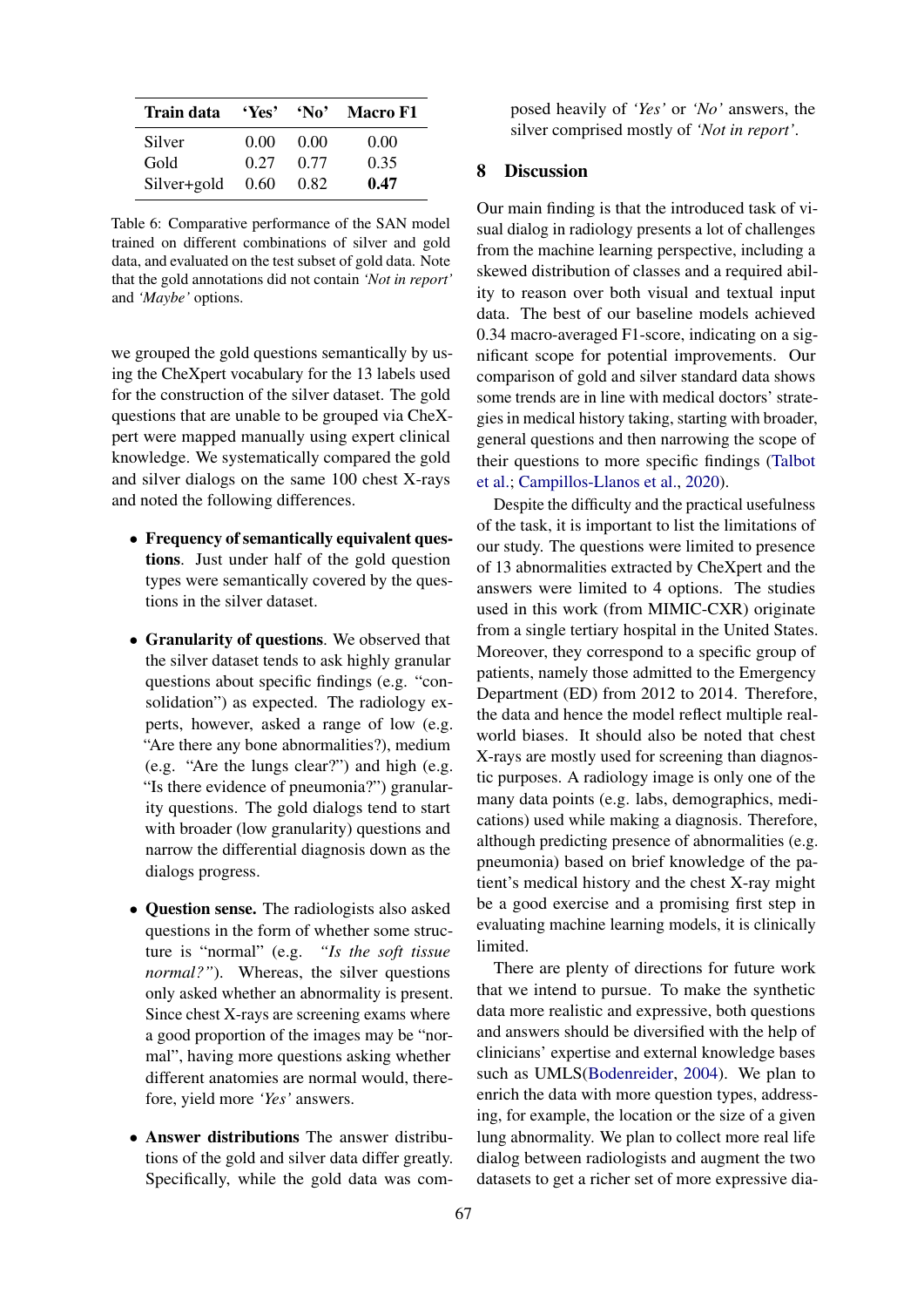log. We anticipate that bridging the gap between the silver- and the gold-standard data in terms of natural language formulations would significantly reduce the difference in model performance for the two setups.

Another direction is to develop a strategy to manage the uncertain labels such as *'Maybe'* and *'Not in report'* to make the dataset more balanced.

### 9 Conclusion

We explored the task of Visual Dialog for radiology using chest X-rays and released the first publicly available silver- and gold-standard datasets for this task. Having conducted a set of rigorous experiments with state-of-the-art machine learning models used for the combination of visual and language reasoning, we demonstrated the complexity of the task and outlined the promising directions for further research.

### Acknowledgments

We would like to thank Mousumi Roy for her help in this project. We are also thankful to Mehdi Moradi for helpful discussions.

## References

- <span id="page-8-5"></span>AB Abacha, SA Hasan, VV Datla, J Liu, D Demner-Fushman, and H Müller. 2019. Vqa-med: Overview of the medical visual question answering task at image-clef 2019. In CLEF2019 Working Notes. CEUR Workshop Proceedings (CEURWS. org), ISSN, pages 1613–0073.
- <span id="page-8-7"></span>Asma Ben Abacha, Soumya Gayen, Jason J Lau, Sivaramakrishnan Rajaraman, and Dina Demner-Fushman. 2018. Nlm at imageclef 2018 visual question answering in the medical domain. In CLEF (Working Notes).
- <span id="page-8-9"></span>Aishwarya Agrawal, Dhruv Batra, Devi Parikh, and Aniruddha Kembhavi. 2018. Don't just assume; look and answer: Overcoming priors for visual question answering. In Proceedings of the IEEE Conference on Computer Vision and Pattern Recognition, pages 4971–4980.
- <span id="page-8-6"></span>Aisha Al-Sadi, Bashar Talafha, Mahmoud Al-Ayyoub, Yaser Jararweh, and Fumie Costen. 2019. Just at imageclef 2019 visual question answering in the medical domain. In CLEF (Working Notes).
- <span id="page-8-13"></span>Emily Alsentzer, John Murphy, William Boag, Wei-Hung Weng, Di Jin, Tristan Naumann, and Matthew McDermott. 2019. [Publicly available clinical BERT](https://doi.org/10.18653/v1/W19-1909) [embeddings.](https://doi.org/10.18653/v1/W19-1909) In Proceedings of the 2nd Clinical Natural Language Processing Workshop, pages 72– 78, Minneapolis, Minnesota, USA. Association for Computational Linguistics.
- <span id="page-8-11"></span>Peter Anderson, Xiaodong He, Chris Buehler, Damien Teney, Mark Johnson, Stephen Gould, and Lei Zhang. 2018. Bottom-up and top-down attention for image captioning and visual question answering. In Proceedings of the IEEE Conference on Computer Vision and Pattern Recognition, pages 6077–6086.
- <span id="page-8-0"></span>Stanislaw Antol, Aishwarya Agrawal, Jiasen Lu, Margaret Mitchell, Dhruv Batra, C Lawrence Zitnick, and Devi Parikh. 2015. Vqaa: Visual question answering. In Proceedings of the IEEE International Conference on Computer Vision, pages 2425–2433.
- <span id="page-8-2"></span>Mythreyi Bhargavan, Adam H Kaye, Howard P Forman, and Jonathan H Sunshine. 2009. Workload of radiologists in united states in 2006–2007 and trends since 1991–1992. Radiology, 252(2):458–467.
- <span id="page-8-15"></span>Olivier Bodenreider. 2004. The unified medical language system (umls): integrating biomedical terminology. Nucleic acids research, 32(suppl\_1):D267-D270.
- <span id="page-8-14"></span>Leonardo Campillos-Llanos, Catherine Thomas, Eric ´ Bilinski, Pierre Zweigenbaum, and Sophie Rosset. 2020. Designing a virtual patient dialogue system based on terminology-rich resources: Challenges<br>and evaluation. Natural Language Engineering, Natural Language Engineering, 26(2):183–220.
- <span id="page-8-1"></span>Abhishek Das, Satwik Kottur, Khushi Gupta, Avi Singh, Deshraj Yadav, Jose MF Moura, Devi Parikh, ´ and Dhruv Batra. 2017. Visual dialog. In Proceedings of the IEEE Conference on Computer Vision and Pattern Recognition, pages 326–335.
- <span id="page-8-12"></span>Jacob Devlin, Ming-Wei Chang, Kenton Lee, and Kristina Toutanova. 2019. Bert: Pre-training of deep bidirectional transformers for language understanding. In Proceedings of the 2019 Conference of the North American Chapter of the Association for Computational Linguistics: Human Language Technologies, Volume 1 (Long and Short Papers), pages 4171–4186.
- <span id="page-8-3"></span>Mark J Halsted and Craig M Froehle. 2008. Design, implementation, and assessment of a radiology workflow management system. American Journal of Roentgenology, 191(2):321–327.
- <span id="page-8-4"></span>Sadid A Hasan, Yuan Ling, Oladimeji Farri, Joey Liu, Henning Müller, and Matthew Lungren. 2018. Overview of imageclef 2018 medical domain visual question answering task. In CLEF (Working Notes).
- <span id="page-8-10"></span>Kaiming He, Xiangyu Zhang, Shaoqing Ren, and Jian Sun. 2016. Deep residual learning for image recognition. In Proceedings of the IEEE conference on computer vision and pattern recognition, pages 770– 778.
- <span id="page-8-8"></span>Drew A Hudson and Christopher D Manning. 2019. Gqa: A new dataset for real-world visual reasoning and compositional question answering. In Proceedings of the IEEE Conference on Computer Vision and Pattern Recognition, pages 6700–6709.